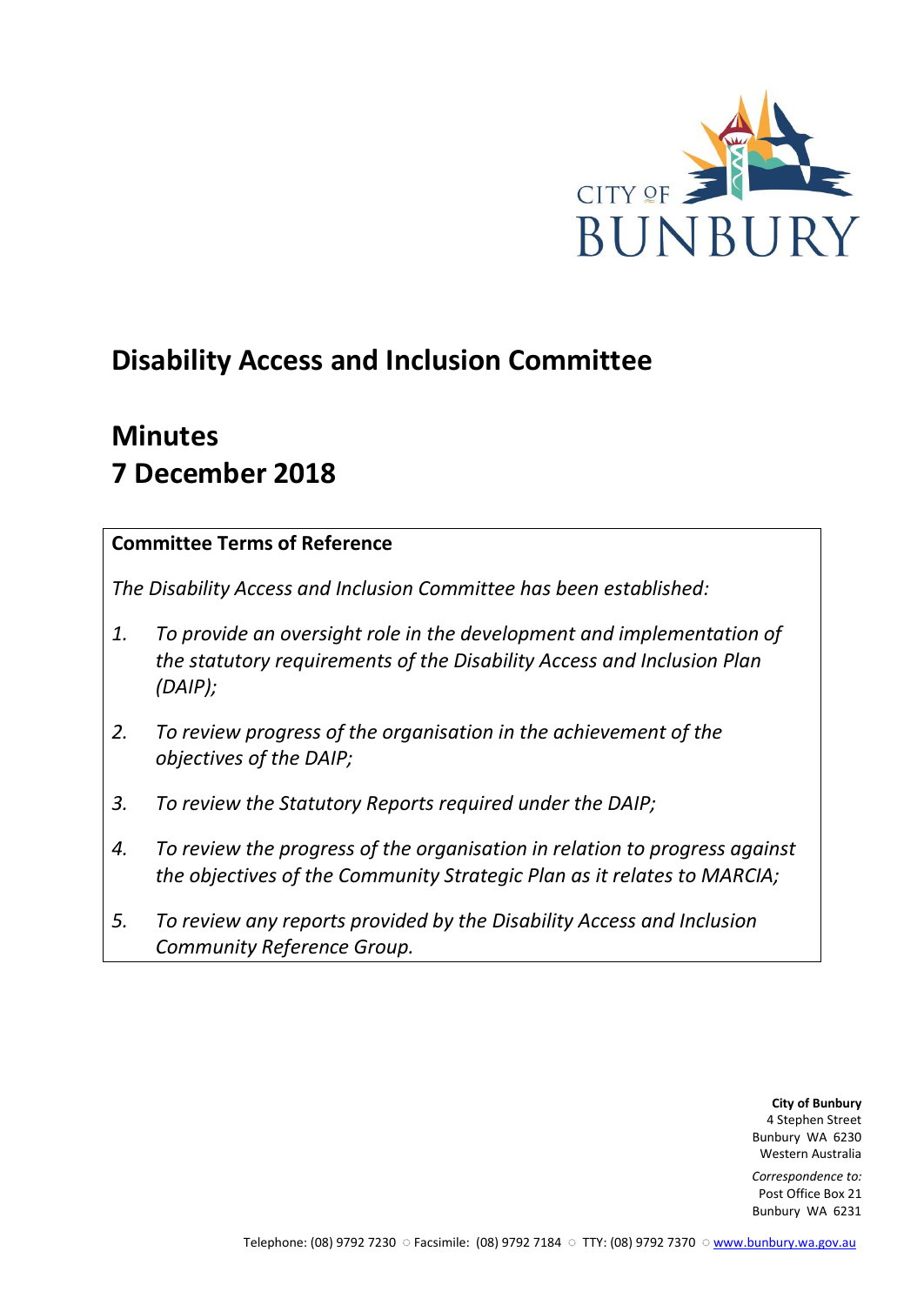#### **Table of Contents**

#### Subject

#### Page No

| 1. |      |                                                                     |  |
|----|------|---------------------------------------------------------------------|--|
| 2. |      |                                                                     |  |
| 3. |      |                                                                     |  |
| 4. |      |                                                                     |  |
|    | 4.1  |                                                                     |  |
|    | 4.2  |                                                                     |  |
| 5. |      |                                                                     |  |
| 6. |      |                                                                     |  |
| 7. |      |                                                                     |  |
| 8. |      |                                                                     |  |
|    | 8.1  |                                                                     |  |
|    | 8.2  |                                                                     |  |
|    | 8.3  |                                                                     |  |
| 9. |      |                                                                     |  |
|    |      |                                                                     |  |
|    |      |                                                                     |  |
|    | 10.2 | Draft City of Bunbury Disability Access Standards for Buildings and |  |
|    |      |                                                                     |  |
|    | 10.4 | Update and Review of Proposed Accessible Stirling Street Fishing    |  |
|    |      |                                                                     |  |
|    |      |                                                                     |  |
|    |      |                                                                     |  |
|    |      | 12.1 Response to Previous Questions from Members taken on Notice 19 |  |
|    |      |                                                                     |  |
|    |      |                                                                     |  |
|    |      |                                                                     |  |
|    |      |                                                                     |  |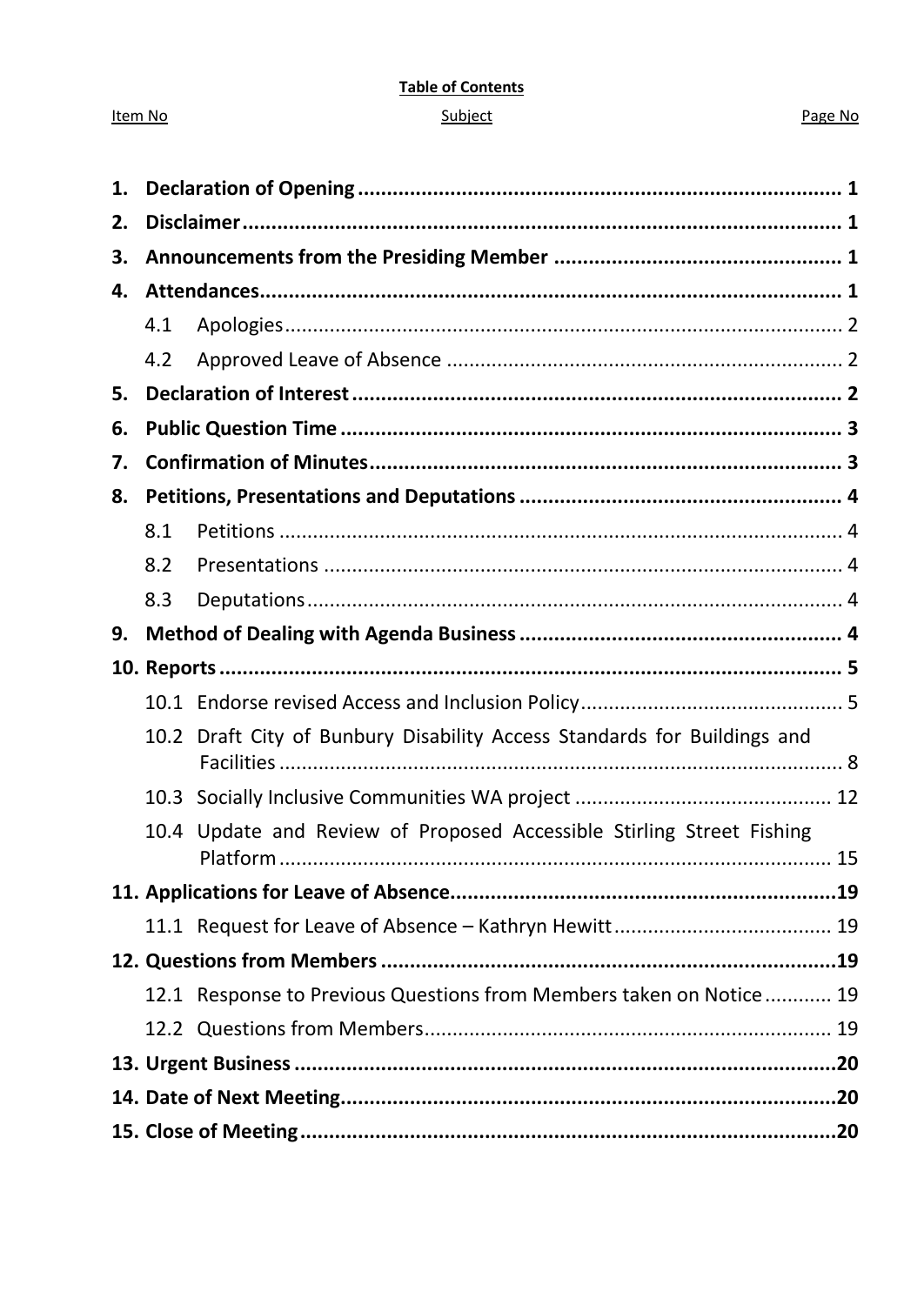

# **Disability Access and Inclusion Committee**

# **Minutes 7 December 2018**

Members of the public to note that recommendations made by this committee are not final and will be subject to adoption (or otherwise) at a future meeting of the Bunbury City Council.

# <span id="page-2-0"></span>**1. Declaration of Opening**

The Presiding Member declared the meeting open at 11:03am.

## <span id="page-2-1"></span>**2. Disclaimer**

Not applicable to this committee.

## <span id="page-2-2"></span>**3. Announcements from the Presiding Member**

The Presiding Member noted the International Day of Disability and the success of the various activities held on that day.

## <span id="page-2-3"></span>**4. Attendances**

*Committee Members:*

| <b>Member Name</b> | Representing                     |
|--------------------|----------------------------------|
| Cr Brendan Kelly   | Councillor Representative        |
| Cr Michelle Steck  | <b>Councillor Representative</b> |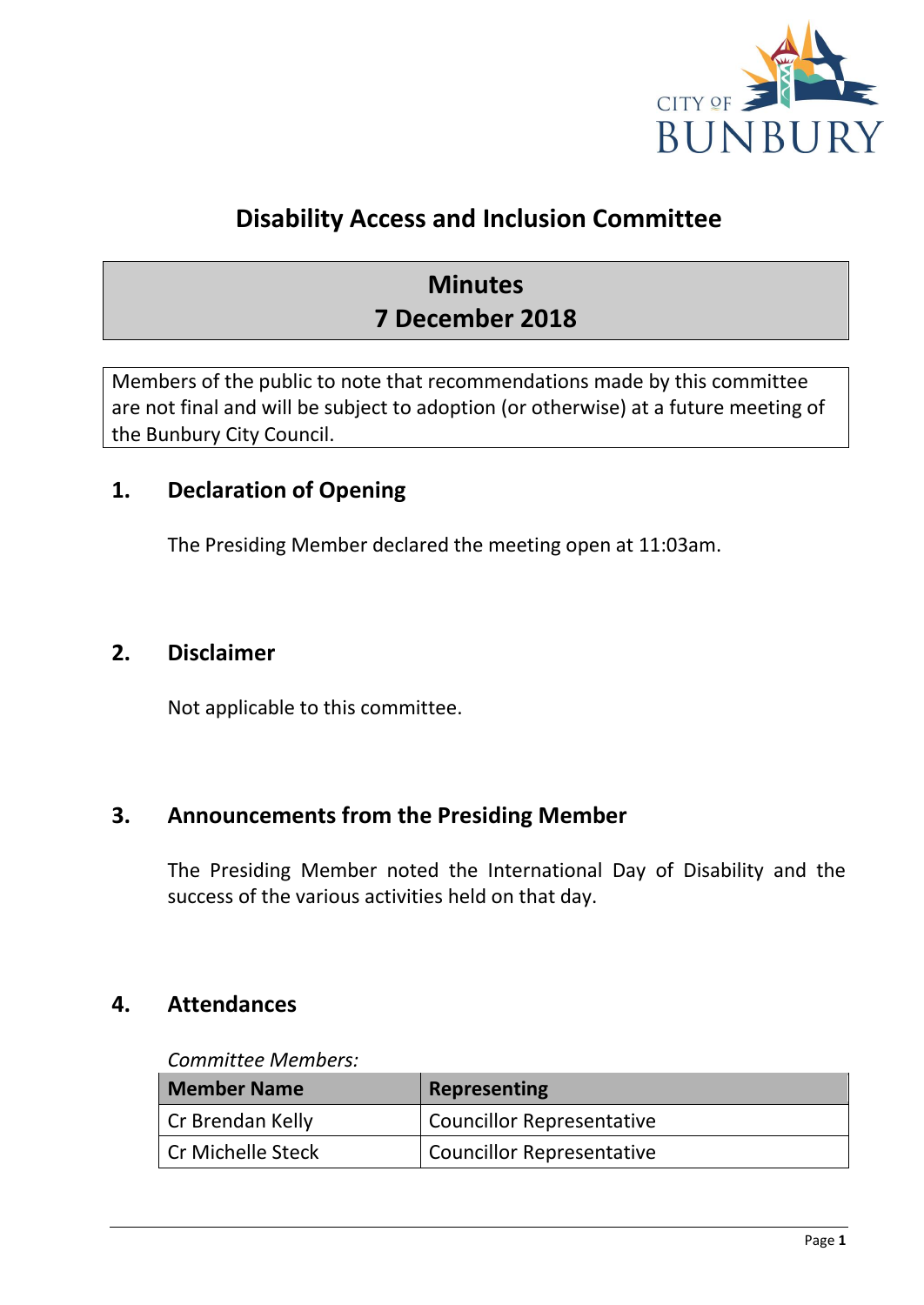| <b>Member Name</b>      | <b>Representing</b>                       |
|-------------------------|-------------------------------------------|
| Paul D'Vorak            | <b>Community Representative</b>           |
| Kathryn Hewitt          | <b>Community Representative</b>           |
| <b>Gavin Harris</b>     | <b>Director Works and Services</b>        |
| <b>Gary Barbour</b>     | Director Planning and Development         |
| Stephanie Addison-Brown | Director Corporate and Community Services |

\_\_\_\_\_\_\_\_\_\_\_\_\_\_\_\_\_\_\_\_\_\_\_\_\_\_\_\_\_\_\_\_\_\_\_\_\_\_\_\_\_\_\_\_\_\_\_\_\_\_\_\_\_\_\_\_\_\_\_\_\_\_\_\_\_\_\_\_\_\_\_\_\_\_\_\_\_\_\_\_\_\_\_\_\_\_\_\_\_\_\_\_\_\_\_

#### *Support Staff:*

| <b>Name</b>          | <b>Title</b>                                                    |
|----------------------|-----------------------------------------------------------------|
| Ryan Campbell        | Community Partnerships Officer Disability and<br><b>Seniors</b> |
| Liz Allan            | <b>Executive Research and Project Officer</b>                   |
| <b>Isabell Evans</b> | Manager People & Place                                          |

### <span id="page-3-0"></span>**4.1 Apologies**

Mal Osborne, Chief Executive Officer and Jethro Hepton were apologies for the meeting.

## <span id="page-3-1"></span>**4.2 Approved Leave of Absence**

Cr Steele was on Leave of Absence.

# <span id="page-3-2"></span>**5. Declaration of Interest**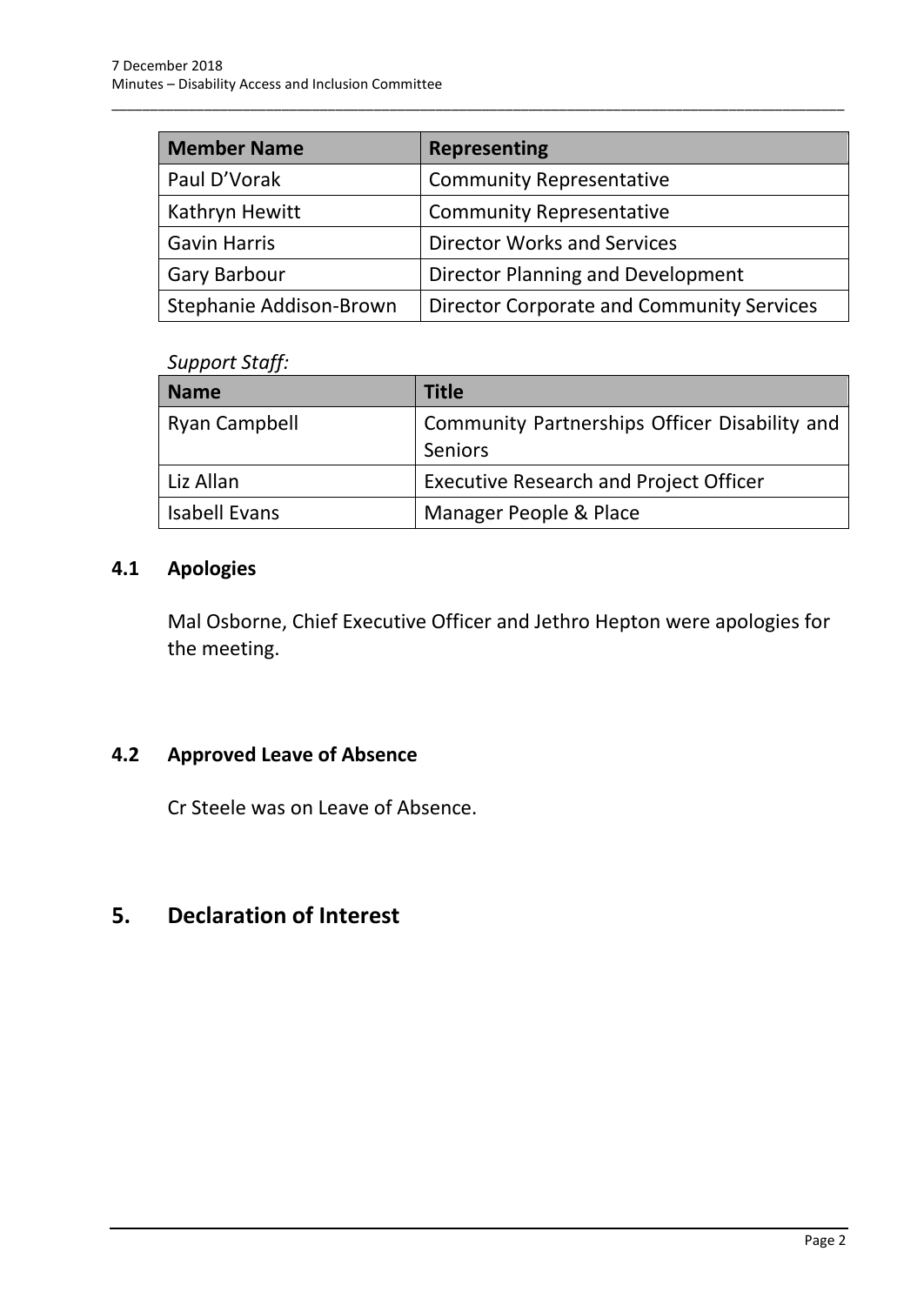# <span id="page-4-0"></span>**6. Public Question Time**

# <span id="page-4-1"></span>**7. Confirmation of Minutes**

The Minutes of the meeting of the Disability Access and Inclusion Committee Meeting held 7 September 2018 have been circulated.

\_\_\_\_\_\_\_\_\_\_\_\_\_\_\_\_\_\_\_\_\_\_\_\_\_\_\_\_\_\_\_\_\_\_\_\_\_\_\_\_\_\_\_\_\_\_\_\_\_\_\_\_\_\_\_\_\_\_\_\_\_\_\_\_\_\_\_\_\_\_\_\_\_\_\_\_\_\_\_\_\_\_\_\_\_\_\_\_\_\_\_\_\_\_\_

#### **Recommendation**

That the Minutes of the Disability Access and Inclusion Committee Meeting held 7 September 2018 be confirmed as a true and correct record.

## **Outcome of the Meeting held 7 December 2018**

The recommendation (as printed) was moved Kathryn Hewitt, seconded Paul D'Vorak.

The Presiding Member put the motion to the vote and it was adopted to become the Committee's decision on the matter.

### **Committee Decision**

That the Minutes of the Disability Access and Inclusion Committee Meeting held 7 September 2018 be confirmed as a true and correct record.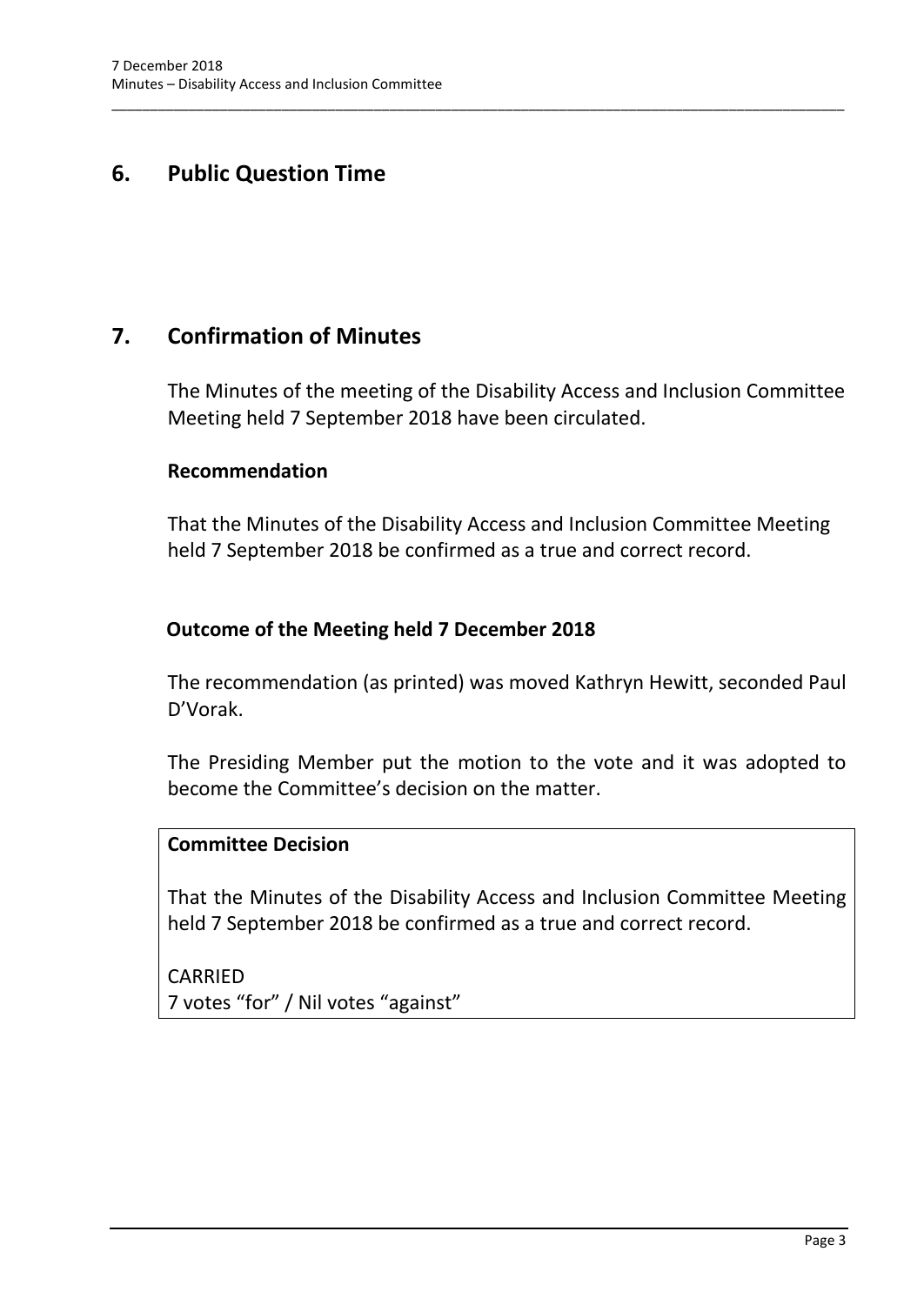# <span id="page-5-0"></span>**8. Petitions, Presentations and Deputations**

\_\_\_\_\_\_\_\_\_\_\_\_\_\_\_\_\_\_\_\_\_\_\_\_\_\_\_\_\_\_\_\_\_\_\_\_\_\_\_\_\_\_\_\_\_\_\_\_\_\_\_\_\_\_\_\_\_\_\_\_\_\_\_\_\_\_\_\_\_\_\_\_\_\_\_\_\_\_\_\_\_\_\_\_\_\_\_\_\_\_\_\_\_\_\_

#### <span id="page-5-1"></span>**8.1 Petitions**

Nil

#### <span id="page-5-2"></span>**8.2 Presentations**

Nil

## <span id="page-5-3"></span>**8.3 Deputations**

Nil

# <span id="page-5-4"></span>**9. Method of Dealing with Agenda Business**

Items are dealt with in the order that they appear.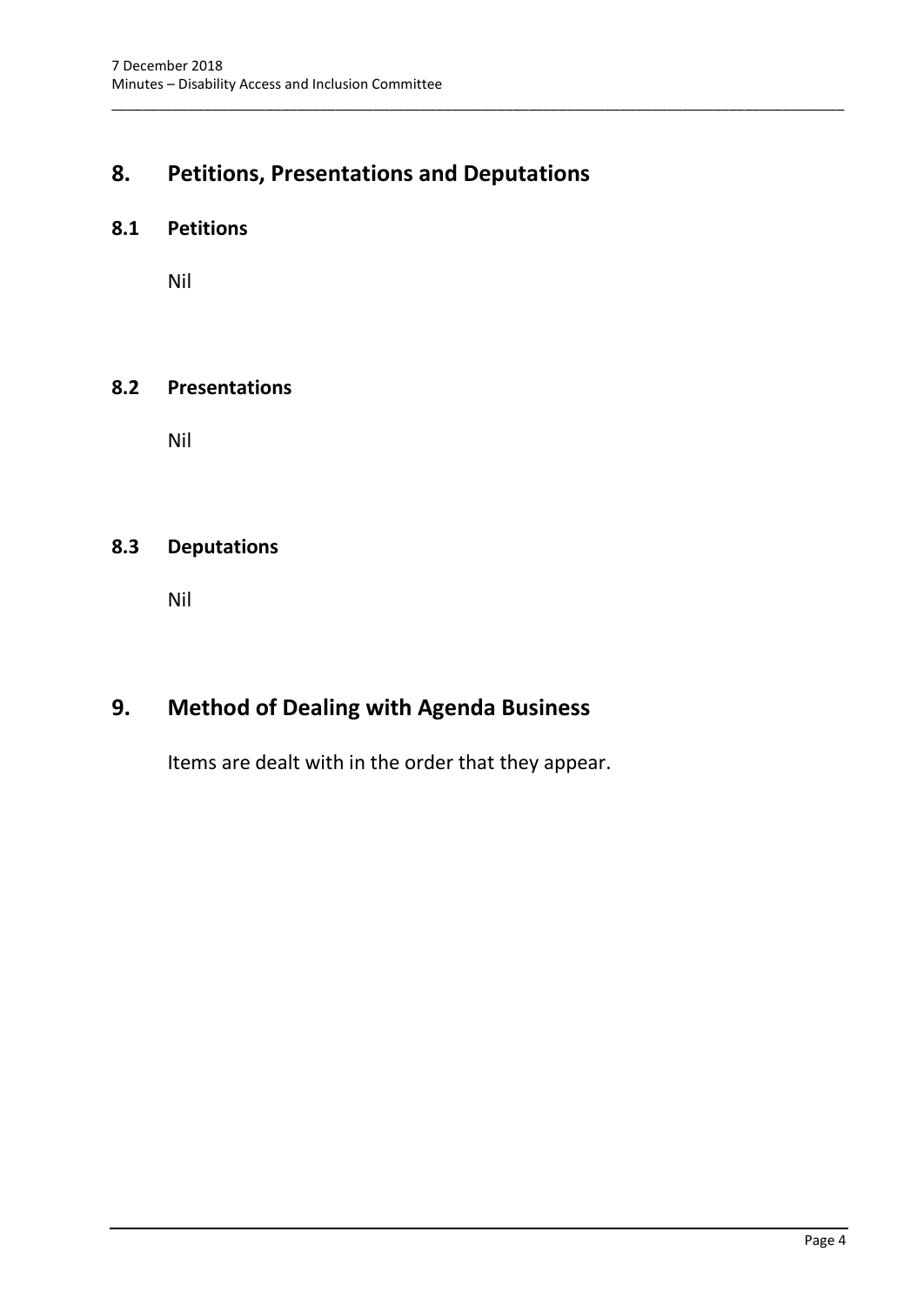## <span id="page-6-0"></span>**10. Reports**

#### <span id="page-6-1"></span>**10.1 Endorse revised Access and Inclusion Policy**

| <b>Applicant/Proponent:</b> | Internal                                              |
|-----------------------------|-------------------------------------------------------|
| <b>Responsible Officer:</b> | Ryan Campbell, Community Partnerships<br>Officer      |
|                             | <b>Disability and Seniors</b>                         |
| <b>Responsible</b>          | Isabell Evans, Manager People & Place                 |
| Manager:                    |                                                       |
| <b>Executive:</b>           | Stephanie Addison-Brown, Director Corporate and       |
|                             | <b>Community Services</b>                             |
| <b>Authority/Discretion</b> | $\boxtimes$<br>Review<br>Advocacy                     |
|                             | Executive/Strategic<br>Quasi-Judicial                 |
|                             | Information<br>Legislative                            |
|                             | <b>Purposes</b>                                       |
| <b>Attachments:</b>         | Draft Council Policy:<br>Appendix 1:<br>Access<br>and |
|                             | Inclusion                                             |

\_\_\_\_\_\_\_\_\_\_\_\_\_\_\_\_\_\_\_\_\_\_\_\_\_\_\_\_\_\_\_\_\_\_\_\_\_\_\_\_\_\_\_\_\_\_\_\_\_\_\_\_\_\_\_\_\_\_\_\_\_\_\_\_\_\_\_\_\_\_\_\_\_\_\_\_\_\_\_\_\_\_\_\_\_\_\_\_\_\_\_\_\_\_\_

#### **Summary**

The attached updated Council Policy: Access and Inclusion, was recently completed as part of Council's biennial review schedule. The City is seeking DAIC endorsement of the revised Access and Inclusion Policy.

#### **Executive Recommendation**

That the Disability Access and Inclusion Committee endorse the revised *Council Policy: Access and Inclusion* for referral to the Policy Review and Development Committee.

#### **Strategic Relevance**

| Theme 1:       | Our community and culture                                                      |
|----------------|--------------------------------------------------------------------------------|
| Goal:          | A safe, healthy and cohesive community, with a rich                            |
|                | cultural life, and supportive social environment                               |
| Objective 1.5: | Establish Bunbury as the Most Accessible Regional City in<br>Australia by 2020 |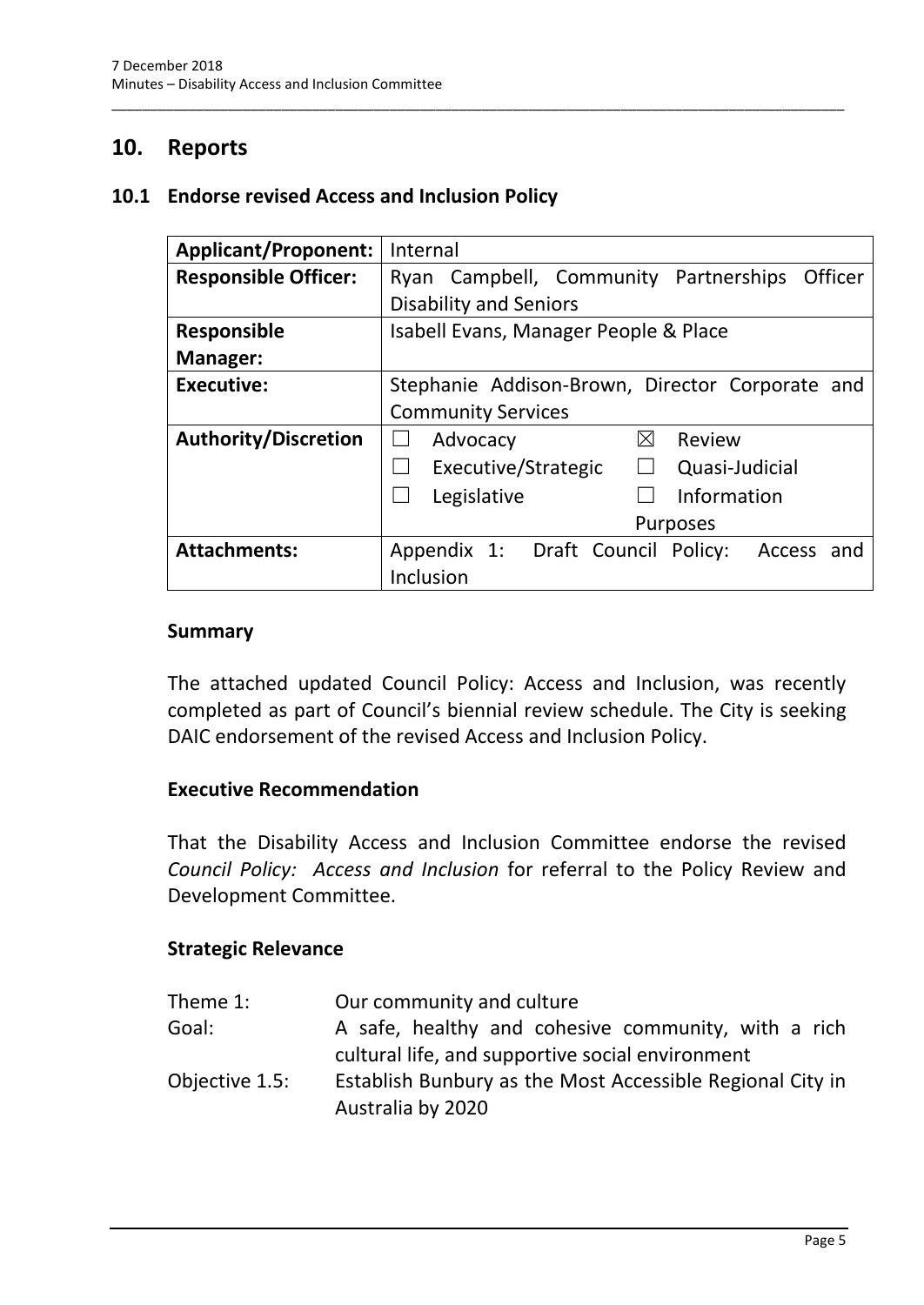## **Background**

The Council Policy: Access and Inclusion is due for review as part of the Council's biennial review schedule. An internal review was completed and significant amendments were made in order to be more specific and clear in the City's approach to access and inclusion which includes an emphasis on striving for best practice rather than just meeting compliance.

\_\_\_\_\_\_\_\_\_\_\_\_\_\_\_\_\_\_\_\_\_\_\_\_\_\_\_\_\_\_\_\_\_\_\_\_\_\_\_\_\_\_\_\_\_\_\_\_\_\_\_\_\_\_\_\_\_\_\_\_\_\_\_\_\_\_\_\_\_\_\_\_\_\_\_\_\_\_\_\_\_\_\_\_\_\_\_\_\_\_\_\_\_\_\_

#### **Council Policy Compliance**

The DAIC operates under the Councils Code of Conduct

#### **Legislative Compliance**

*Disability Services Act 1993 (amended 2004) Local Government Act 1995*

### **Officer Comments**

This review has provided a good opportunity to highlight the City's recent successes and focus on the new direction the City is going in achieving success in access and inclusion through the MARCIA research report.

### **Analysis of Financial and Budget Implications**

Not applicable

### **Community Consultation**

Nil

### **Councillor/Officer Consultation**

Nil

### **Applicant Consultation**

Not applicable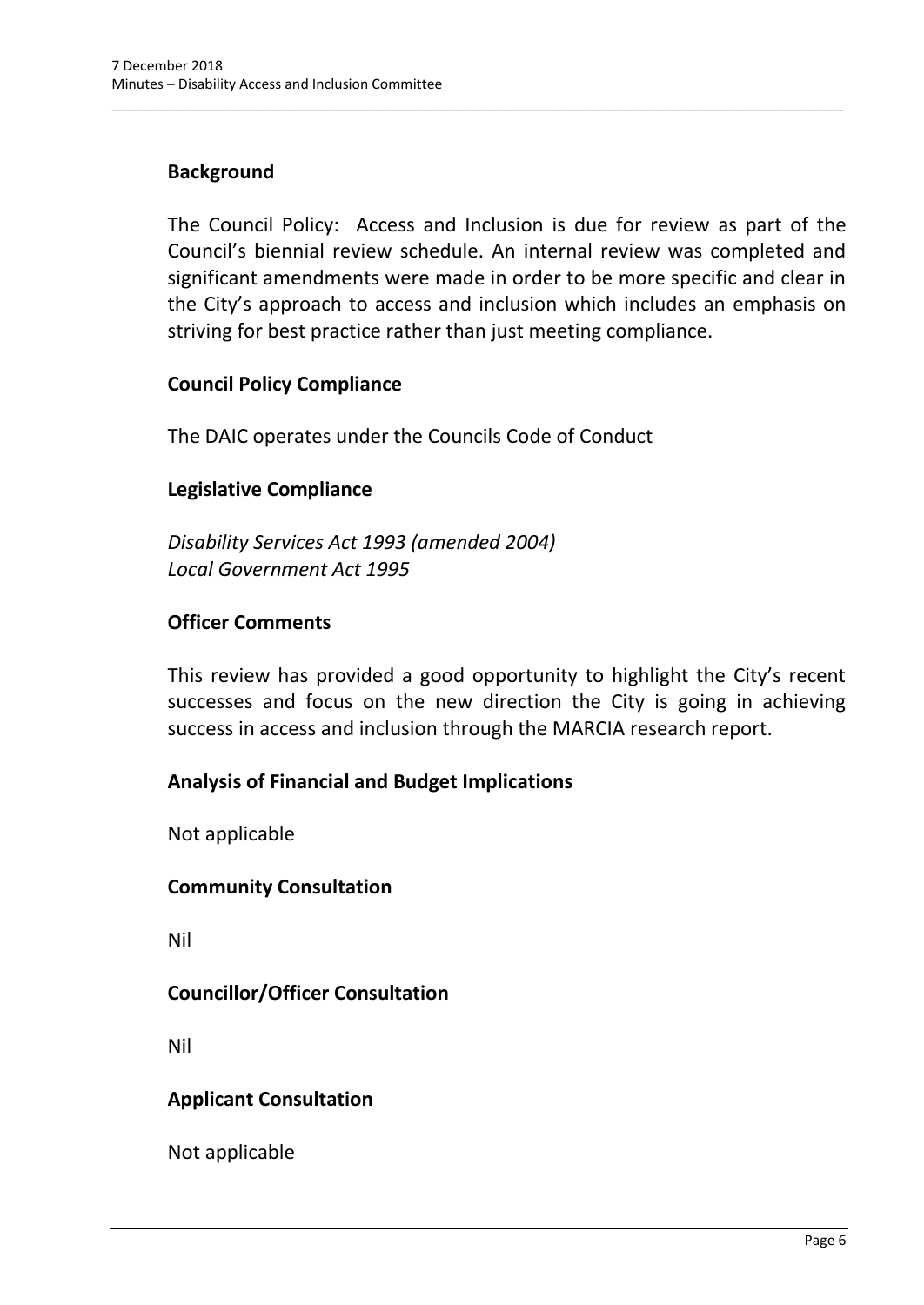## **Outcome of the Meeting held 7 December 2018**

The recommendation (as printed) was moved Cr Steck, seconded Paul D'Vorak.

\_\_\_\_\_\_\_\_\_\_\_\_\_\_\_\_\_\_\_\_\_\_\_\_\_\_\_\_\_\_\_\_\_\_\_\_\_\_\_\_\_\_\_\_\_\_\_\_\_\_\_\_\_\_\_\_\_\_\_\_\_\_\_\_\_\_\_\_\_\_\_\_\_\_\_\_\_\_\_\_\_\_\_\_\_\_\_\_\_\_\_\_\_\_\_

The Presiding Member put the motion to the vote and it was adopted to become the Committee's decision on the matter.

#### **Committee Decision**

That the Disability Access and Inclusion Committee endorse the revised *Council Policy: Access and Inclusion* for referral to the Policy Review and Development Committee.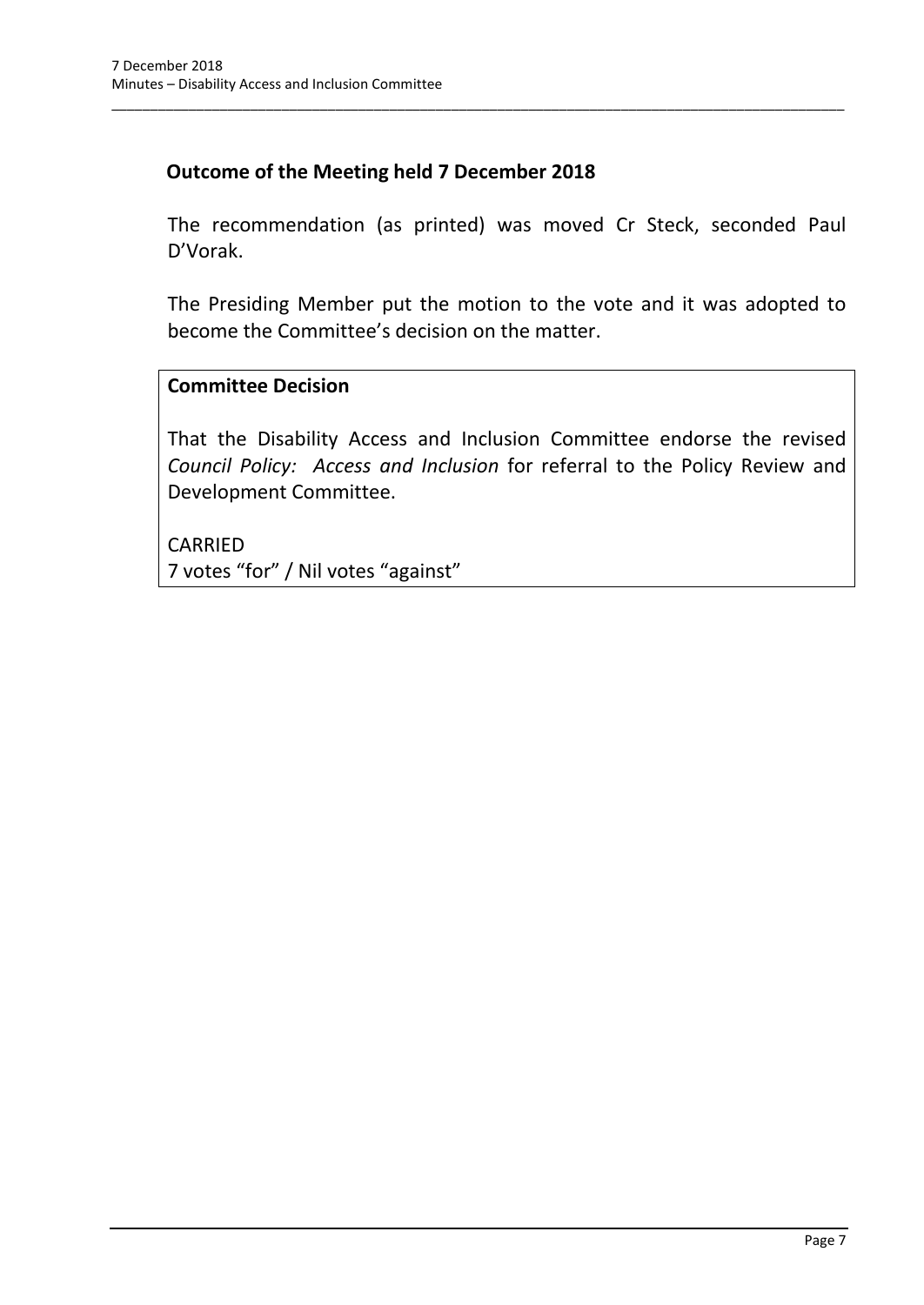## <span id="page-9-0"></span>**10.2 Draft City of Bunbury Disability Access Standards for Buildings and Facilities**

\_\_\_\_\_\_\_\_\_\_\_\_\_\_\_\_\_\_\_\_\_\_\_\_\_\_\_\_\_\_\_\_\_\_\_\_\_\_\_\_\_\_\_\_\_\_\_\_\_\_\_\_\_\_\_\_\_\_\_\_\_\_\_\_\_\_\_\_\_\_\_\_\_\_\_\_\_\_\_\_\_\_\_\_\_\_\_\_\_\_\_\_\_\_\_

| <b>Applicant/Proponent:</b> | Internal                                              |
|-----------------------------|-------------------------------------------------------|
| <b>Responsible Officer:</b> | Ryan Campbell, Community Partnerships<br>Officer      |
|                             | <b>Disability and Seniors</b>                         |
| <b>Responsible</b>          | Isabell Evans, Manager People & Place                 |
| Manager:                    |                                                       |
| <b>Executive:</b>           | Stephanie Addison-Brown, Director Corporate and       |
|                             | <b>Community Services</b>                             |
| <b>Authority/Discretion</b> | Review<br>Advocacy                                    |
|                             | ⊠<br>Executive/Strategic<br>Quasi-Judicial<br>$\perp$ |
|                             | Information<br>Legislative                            |
|                             | <b>Purposes</b>                                       |
| <b>Attachments:</b>         | Appendix 2: Draft Disability Access Standards         |

#### **Summary**

The Draft City of Bunbury Disability Access Standards ("Standards") were recently completed in order to provide a set of guidelines to assist the City in meeting its MARCIA goal. These Standards correlate to *Recommendation 3: Improve benchmarks, checklists and accountability for inclusive design*.

#### **Executive Recommendation**

That the Disability Access and Inclusion Committee endorse the Draft City of Bunbury Disability Access Standards.

### **Strategic Relevance**

| Theme 1:       | Our community and culture                                 |
|----------------|-----------------------------------------------------------|
| Goal:          | A safe, healthy and cohesive community, with a rich       |
|                | cultural life, and supportive social environment          |
| Objective 1.5: | Establish Bunbury as the Most Accessible Regional City in |
|                | Australia by 2020                                         |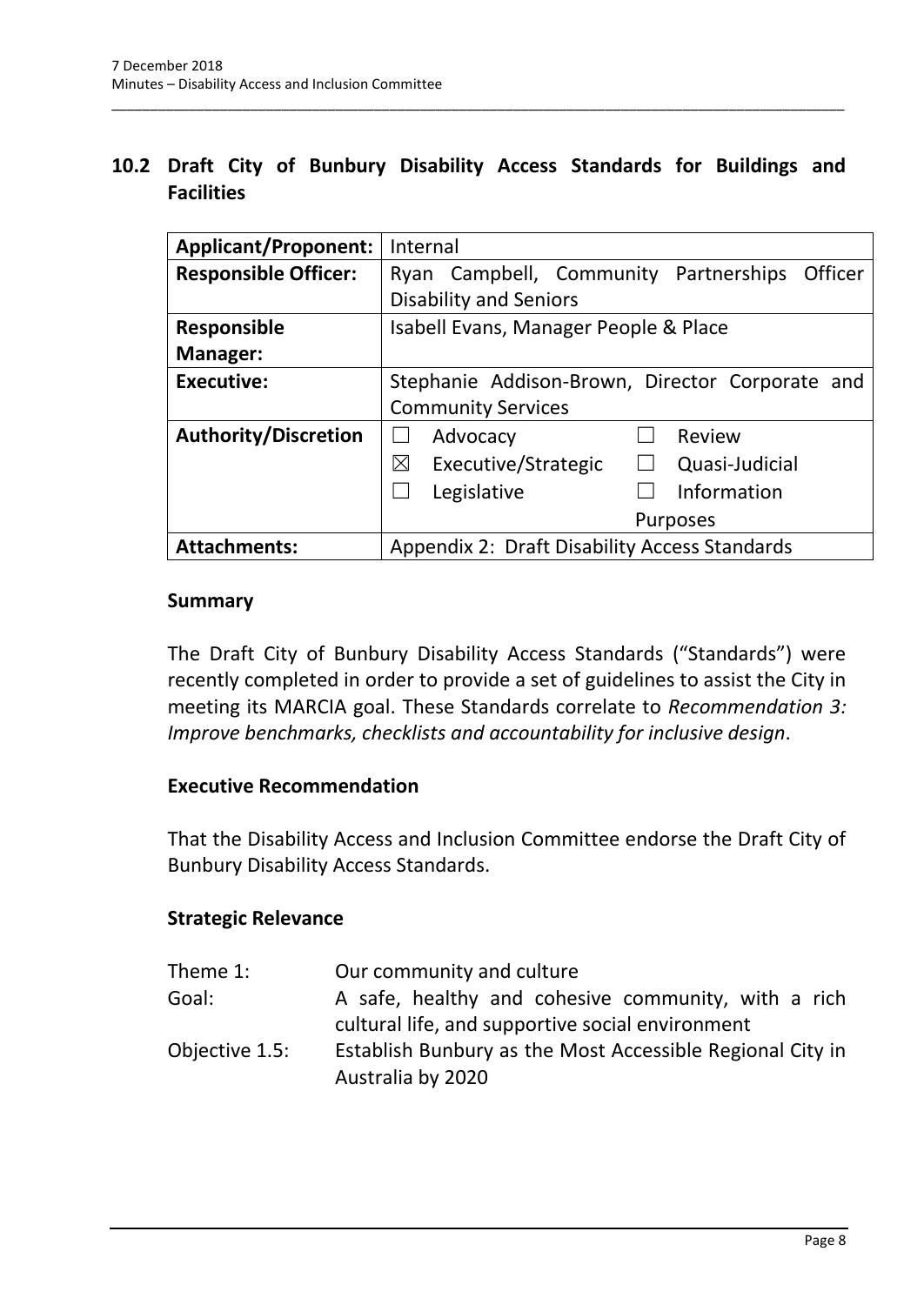## **Background**

The Standards were developed in response to the findings of the MARCIA PhD research project which found that many elements of the current Disability (Access to Premises – Buildings) Standards 2010 were insufficient in meeting the access requirements of community members with a disability.

\_\_\_\_\_\_\_\_\_\_\_\_\_\_\_\_\_\_\_\_\_\_\_\_\_\_\_\_\_\_\_\_\_\_\_\_\_\_\_\_\_\_\_\_\_\_\_\_\_\_\_\_\_\_\_\_\_\_\_\_\_\_\_\_\_\_\_\_\_\_\_\_\_\_\_\_\_\_\_\_\_\_\_\_\_\_\_\_\_\_\_\_\_\_\_

These Standards have been adapted from the Institute of Access Training Australia's *preferred requirements* outlined in their access audit checklists as well as feedback from members of the MARCIA research group and the City's Disability Access and Inclusion Reference Group. These Standards are to be applied to all City of Bunbury buildings and facilities in addition to the Disability (Access to Premises – Buildings) Standards 2010. For elements of buildings, facilities and open spaces not addressed in these Standards the current Disability (Access to Premises – Buildings) Standards 2010 are to be applied.

### **Council Policy Compliance**

The DAIC operates under the Councils Code of Conduct.

### **Legislative Compliance**

*Disability Services Act 1993 (amended 2004) Local Government Act 1995*

### **Officer Comments**

Along with the Co-design Panel these Standards will be key in assuring that all future City projects will be designed and constructed utilising best practice methods in access and inclusion.

These Standards were compiled by the Community Partnerships Officer, Disability and Seniors in consultation with the Manager People & Place, Manager Facilities and the Manager Engineering.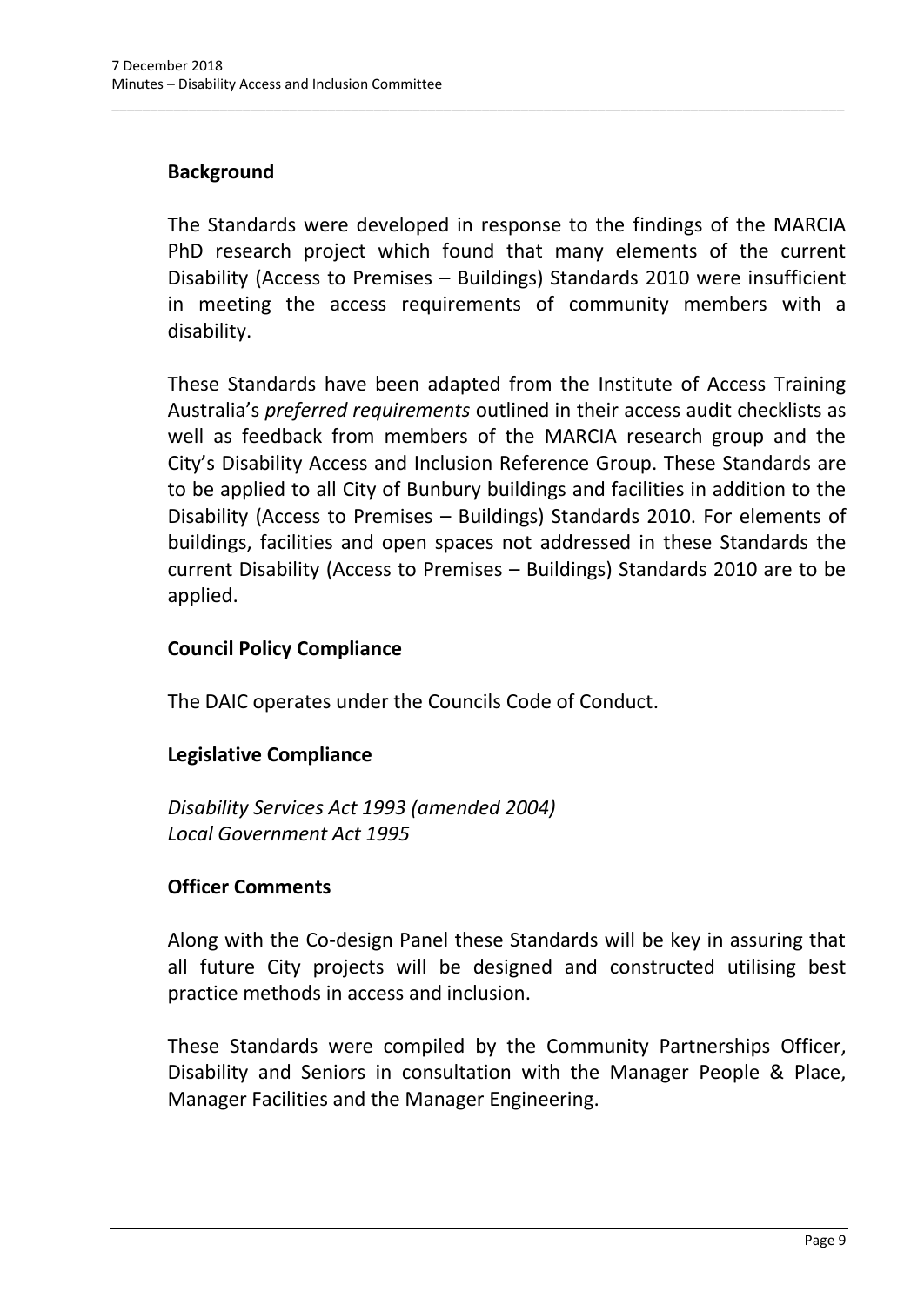## **Analysis of Financial and Budget Implications**

\_\_\_\_\_\_\_\_\_\_\_\_\_\_\_\_\_\_\_\_\_\_\_\_\_\_\_\_\_\_\_\_\_\_\_\_\_\_\_\_\_\_\_\_\_\_\_\_\_\_\_\_\_\_\_\_\_\_\_\_\_\_\_\_\_\_\_\_\_\_\_\_\_\_\_\_\_\_\_\_\_\_\_\_\_\_\_\_\_\_\_\_\_\_\_

Not applicable

#### **Community Consultation**

Nil

#### **Councillor/Officer Consultation**

Nil

#### **Applicant Consultation**

Not applicable

#### **Outcome of the Meeting held 7 December 2018**

Committee Members discussed the Standards and requested the following amendments:

- \* Addition of a second paragraph under Introduction which reads: *In addition the City of Bunbury will encourage all private and stateowned buildings to also comply with this standard.*
- \* Amendment to point 1.4 as follows: *Ensure the DAPBs are adjacent to, or as near as possible, to the principal pedestrian entry of the building of facility subject to AS1428*
- \* Addition of a point 1.8 as follows: *Where possible a DAPB is located where an undercover area is available*.

The recommendation (with amendment) was moved Paul D'Vorak, seconded Kathryn Hewitt.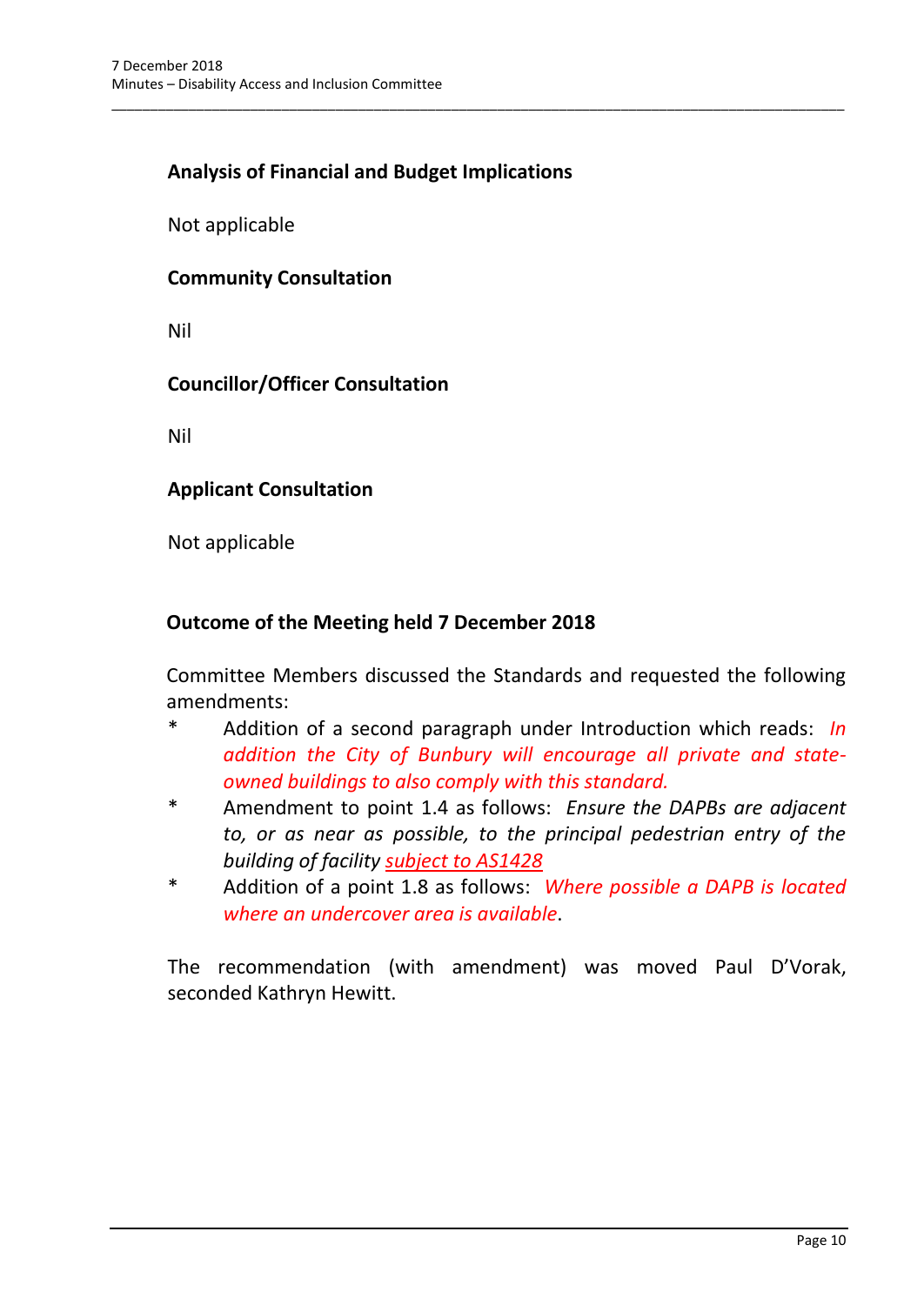The Presiding Member put the motion to the vote and it was adopted to become the Committee's decision on the matter.

\_\_\_\_\_\_\_\_\_\_\_\_\_\_\_\_\_\_\_\_\_\_\_\_\_\_\_\_\_\_\_\_\_\_\_\_\_\_\_\_\_\_\_\_\_\_\_\_\_\_\_\_\_\_\_\_\_\_\_\_\_\_\_\_\_\_\_\_\_\_\_\_\_\_\_\_\_\_\_\_\_\_\_\_\_\_\_\_\_\_\_\_\_\_\_

#### **Committee Decision**

That the Disability Access and Inclusion Committee endorse the Draft City of Bunbury Disability Access Standards subject to amendment.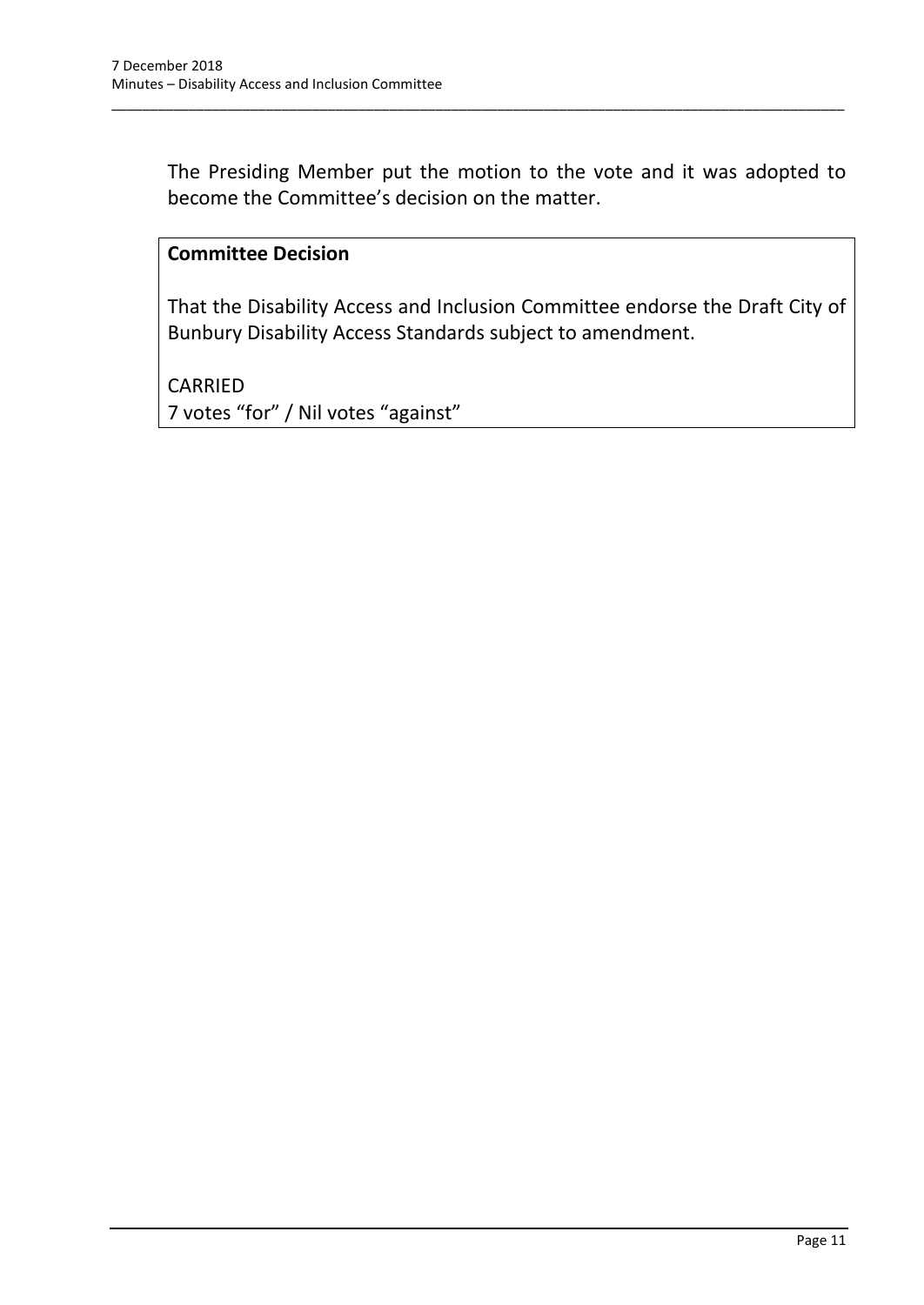### <span id="page-13-0"></span>**10.3 Socially Inclusive Communities WA project**

| <b>Applicant/Proponent:</b> | Internal                                        |
|-----------------------------|-------------------------------------------------|
| <b>Responsible Officer:</b> | Ryan Campbell, Community Partnerships Officer   |
|                             | <b>Disability and Seniors</b>                   |
| <b>Responsible</b>          | Isabell Evans, Manager People & Place           |
| <b>Manager:</b>             |                                                 |
| <b>Executive:</b>           | Stephanie Addison-Brown, Director Corporate and |
|                             | <b>Community Services</b>                       |
| <b>Authority/Discretion</b> | Advocacy<br>Review                              |
|                             | Executive/Strategic<br>Quasi-Judicial           |
|                             | Information<br>Legislative<br>$\boxtimes$       |
|                             | <b>Purposes</b>                                 |
| <b>Attachments:</b>         | Nil                                             |

\_\_\_\_\_\_\_\_\_\_\_\_\_\_\_\_\_\_\_\_\_\_\_\_\_\_\_\_\_\_\_\_\_\_\_\_\_\_\_\_\_\_\_\_\_\_\_\_\_\_\_\_\_\_\_\_\_\_\_\_\_\_\_\_\_\_\_\_\_\_\_\_\_\_\_\_\_\_\_\_\_\_\_\_\_\_\_\_\_\_\_\_\_\_\_

#### **Summary**

In August the City were notified by Inclusion Solutions WA that they were successful with their Expression of Interest to part of the Socially Inclusive Communities WA (SICWA) project which they will be running across the State in partnership with five metro and three regional local governments. Inclusion Solutions will be working alongside the City with local community and sporting clubs to mentor and provide training in order to build their capacity in being more inclusive and attracting participation from marginalised groups in the community. The project will run for 12 months ending in October 2019.

#### **Executive Recommendation**

That the Disability Access and Inclusion Committee receive the information in this report.

#### **Strategic Relevance**

| Theme 1: | Our community and culture                           |  |
|----------|-----------------------------------------------------|--|
| Goal:    | A safe, healthy and cohesive community, with a rich |  |
|          | cultural life, and supportive social environment    |  |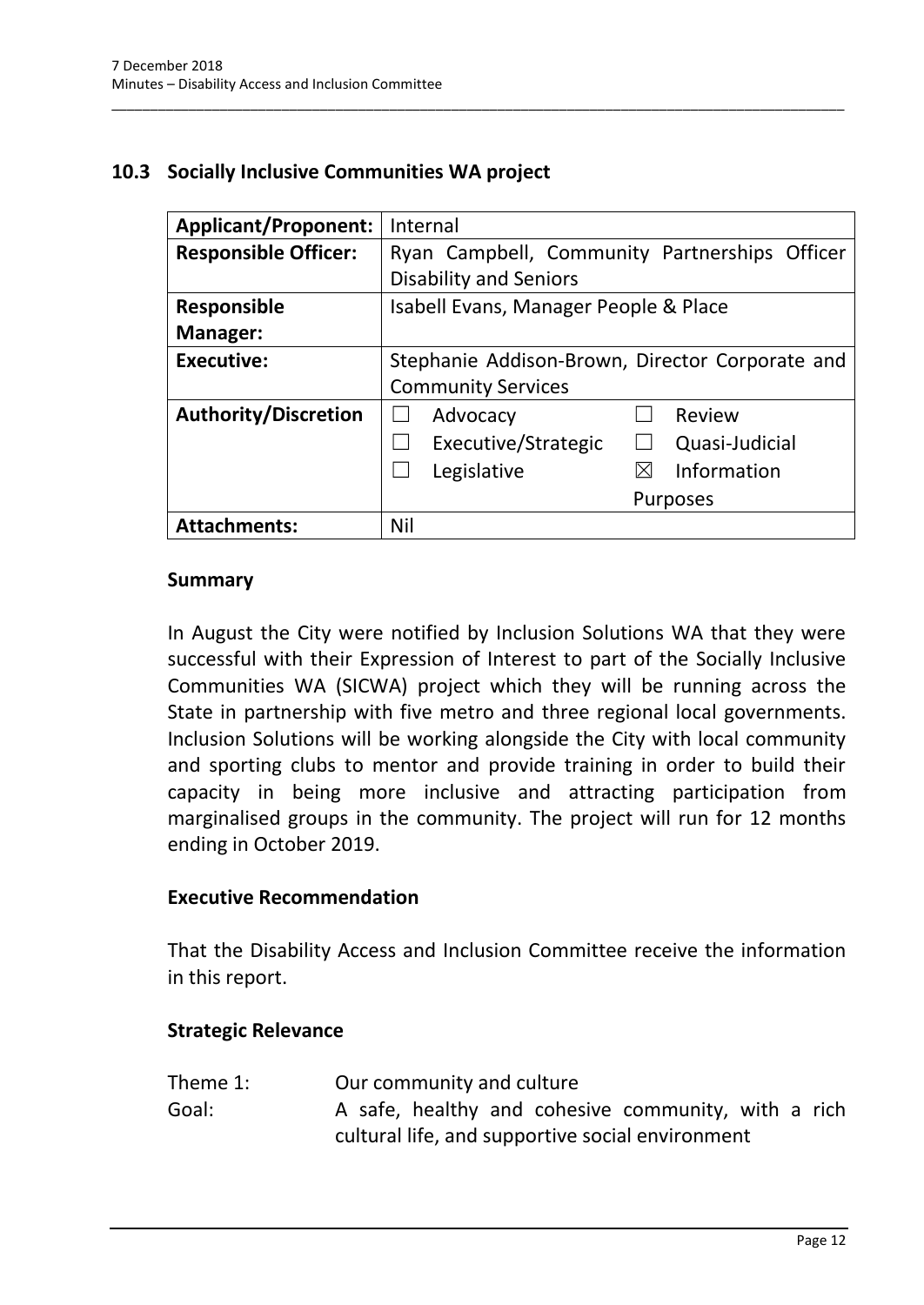## Objective 1.5: Establish Bunbury as the Most Accessible Regional City in Australia by 2020

\_\_\_\_\_\_\_\_\_\_\_\_\_\_\_\_\_\_\_\_\_\_\_\_\_\_\_\_\_\_\_\_\_\_\_\_\_\_\_\_\_\_\_\_\_\_\_\_\_\_\_\_\_\_\_\_\_\_\_\_\_\_\_\_\_\_\_\_\_\_\_\_\_\_\_\_\_\_\_\_\_\_\_\_\_\_\_\_\_\_\_\_\_\_\_

### **Background**

In August Inclusion Solutions WA put out an EOI to all local governments in WA to be part of the SICWA project.

The SICWA project is a significantly underwritten project through the Information Linkages and Capacity grant provided by Department of Communities with successful recipients required to contribute \$3,200 plus GST. The aim of the *Socially Inclusive Communities* Initiative is to provide LGAs and their communities the opportunity to develop and implement inclusive practices. This project aims to increase skills and knowledge while promoting sustainability beyond the funded period.

The City's Community Partnership Officer Disability and Seniors, the Senior Community Relations & Partnerships Officer and Club Development Officer had an initial meeting with SICWA Project Coordinator Adam Nankin to identify community strengths and needs. Officers have commenced the process in identifying interested clubs through an EOI process and from there will be identifying appropriate training and starting the mentoring and capacity building process that will occur over the next 12 months.

#### **Council Policy Compliance**

The DAIC operates under the Councils Code of Conduct

### **Legislative Compliance**

*Disability Services Act 1993 (amended 2004) Local Government Act 1995*

### **Officer Comments**

This project is great opportunity to reach out to mainstream community and sporting clubs to educate and promote inclusion and will assist the City in achieving many of its DAIP and MARCIA objectives. The process will provide skills and knowledge to relevant officer who can then continue working alongside community groups around being more inclusive into the future.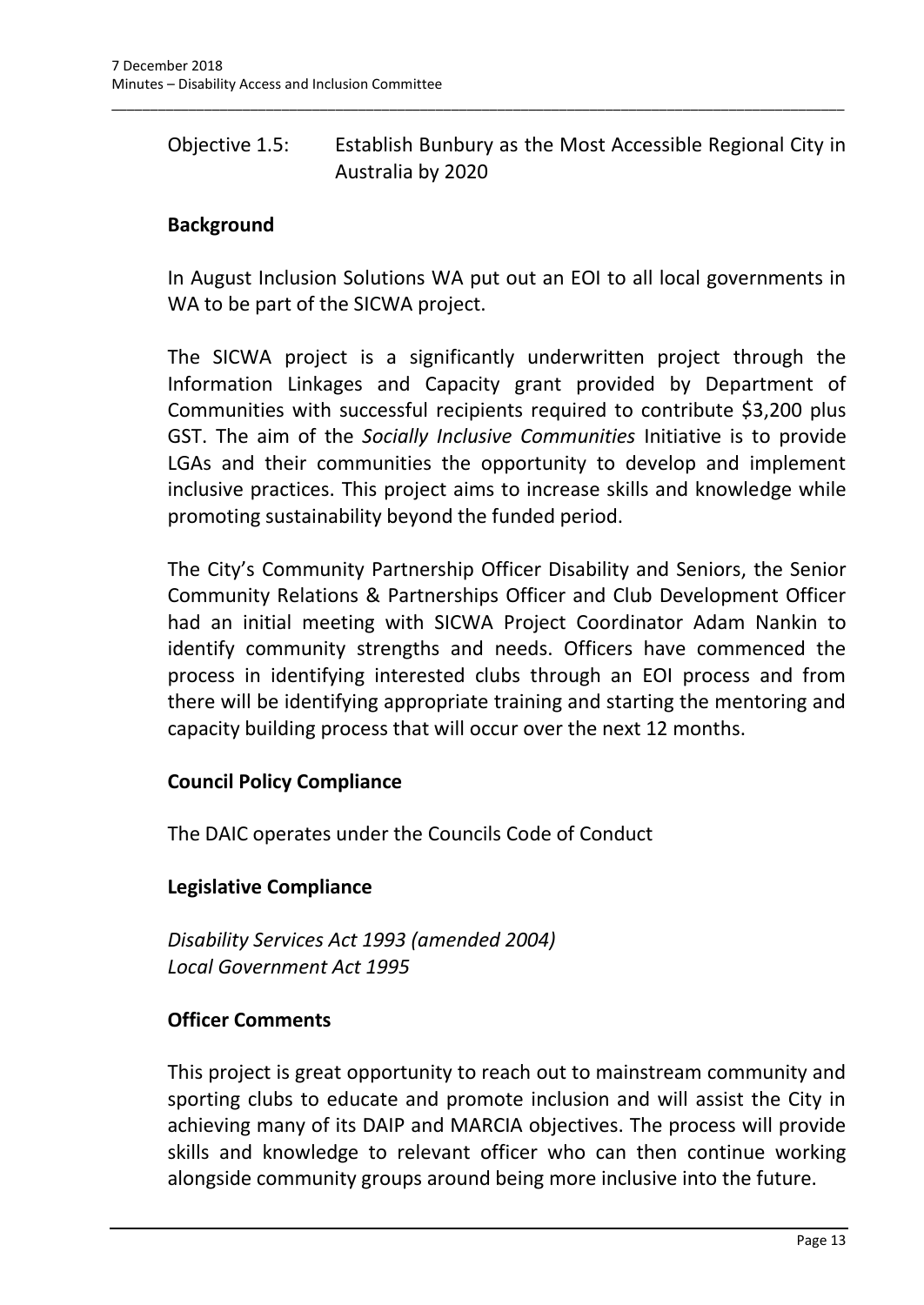## **Analysis of Financial and Budget Implications**

The cost of the project is \$3,200 + GST which will be funded through the City's DAIP budget.

\_\_\_\_\_\_\_\_\_\_\_\_\_\_\_\_\_\_\_\_\_\_\_\_\_\_\_\_\_\_\_\_\_\_\_\_\_\_\_\_\_\_\_\_\_\_\_\_\_\_\_\_\_\_\_\_\_\_\_\_\_\_\_\_\_\_\_\_\_\_\_\_\_\_\_\_\_\_\_\_\_\_\_\_\_\_\_\_\_\_\_\_\_\_\_

#### **Community Consultation**

Nil

#### **Councillor/Officer Consultation**

Nil

### **Applicant Consultation**

Not applicable

#### **Outcome of the Meeting held 7 December 2018**

The recommendation (as printed) was moved Cr Kelly, seconded Cr Steck.

The Presiding Member put the motion to the vote and it was adopted to become the Committee's decision on the matter.

#### **Committee Decision**

That the Disability Access and Inclusion Committee receive the information in this report.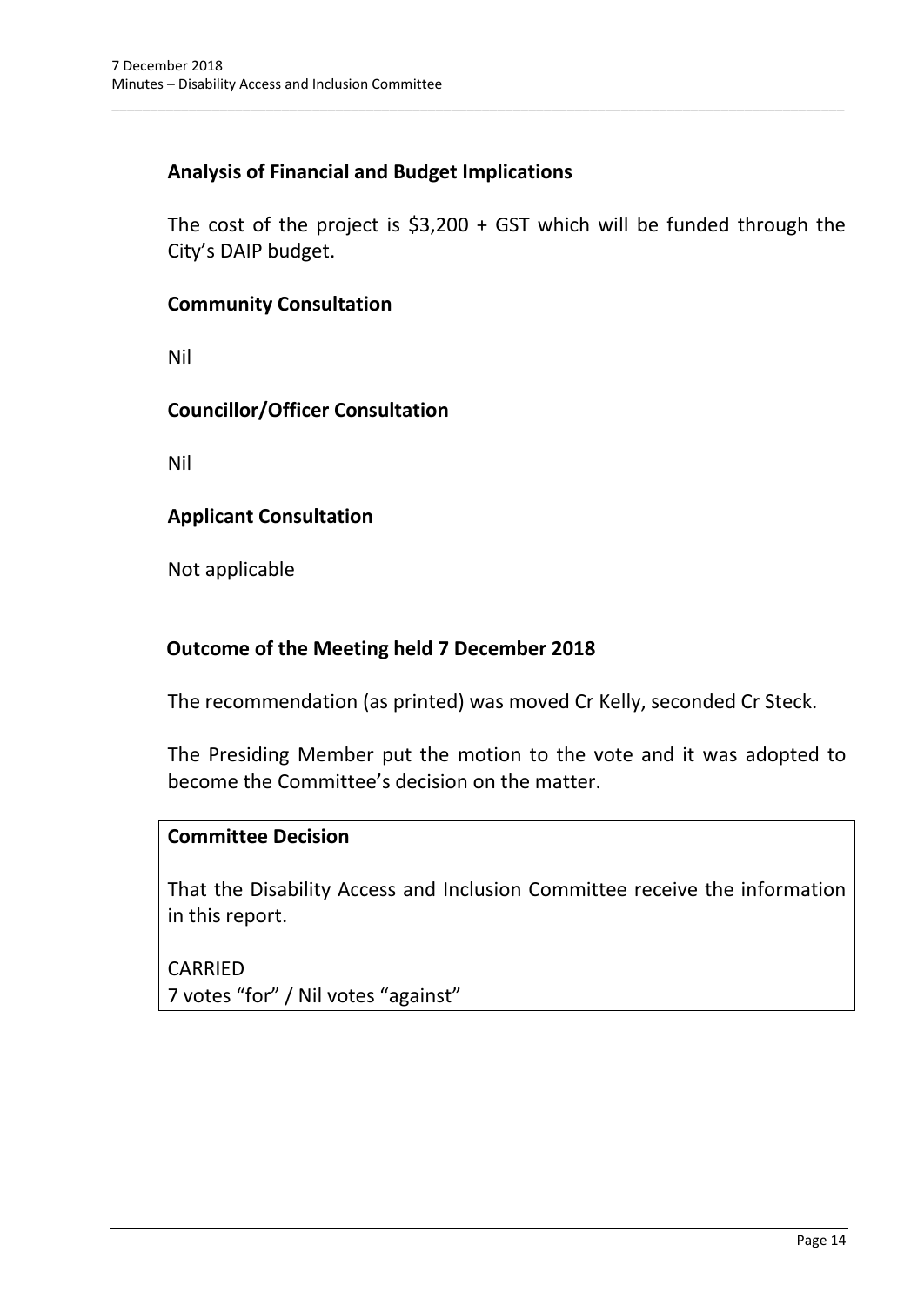## <span id="page-16-0"></span>**10.4 Update and Review of Proposed Accessible Stirling Street Fishing Platform**

\_\_\_\_\_\_\_\_\_\_\_\_\_\_\_\_\_\_\_\_\_\_\_\_\_\_\_\_\_\_\_\_\_\_\_\_\_\_\_\_\_\_\_\_\_\_\_\_\_\_\_\_\_\_\_\_\_\_\_\_\_\_\_\_\_\_\_\_\_\_\_\_\_\_\_\_\_\_\_\_\_\_\_\_\_\_\_\_\_\_\_\_\_\_\_

| <b>Applicant/Proponent:</b> | Internal                                        |
|-----------------------------|-------------------------------------------------|
| <b>Responsible Officer:</b> | Ryan Campbell, Community Partnerships Officer   |
|                             | <b>Disability and Seniors</b>                   |
| <b>Responsible</b>          | Isabell Evans, Manager People & Place           |
| Manager:                    |                                                 |
| <b>Executive:</b>           | Stephanie Addison-Brown, Director Corporate and |
|                             | <b>Community Services</b>                       |
| <b>Authority/Discretion</b> | Review<br>Advocacy                              |
|                             | Executive/Strategic<br>Quasi-Judicial           |
|                             | Information<br>Legislative<br>$\boxtimes$       |
|                             | Purposes                                        |
| <b>Attachments:</b>         | Nil                                             |

#### **Summary**

At the Disability Access and Inclusion Reference Group meeting held 19 October 2018, the Manager Engineering and Civil Operations reported that there was a constructability issue with retrofitting a handrail to the Stirling St platform and suggested a kick rail. DAIRG member Paul D'Vorak stated that this would not be safe for wheelchair users. The only proposed solution to continue with the project would be to replace the entire platform which will be at a significant cost.

#### **Executive Recommendation**

The Disability Access and Inclusion Committee is asked to endorse one of the following recommendations.

#### **Executive Recommendation 1**

That the Disability Access and Inclusion Committee decide to forego the proposed upgrade of the Stirling Street Fishing Platform and consider other options for an accessible fishing spot.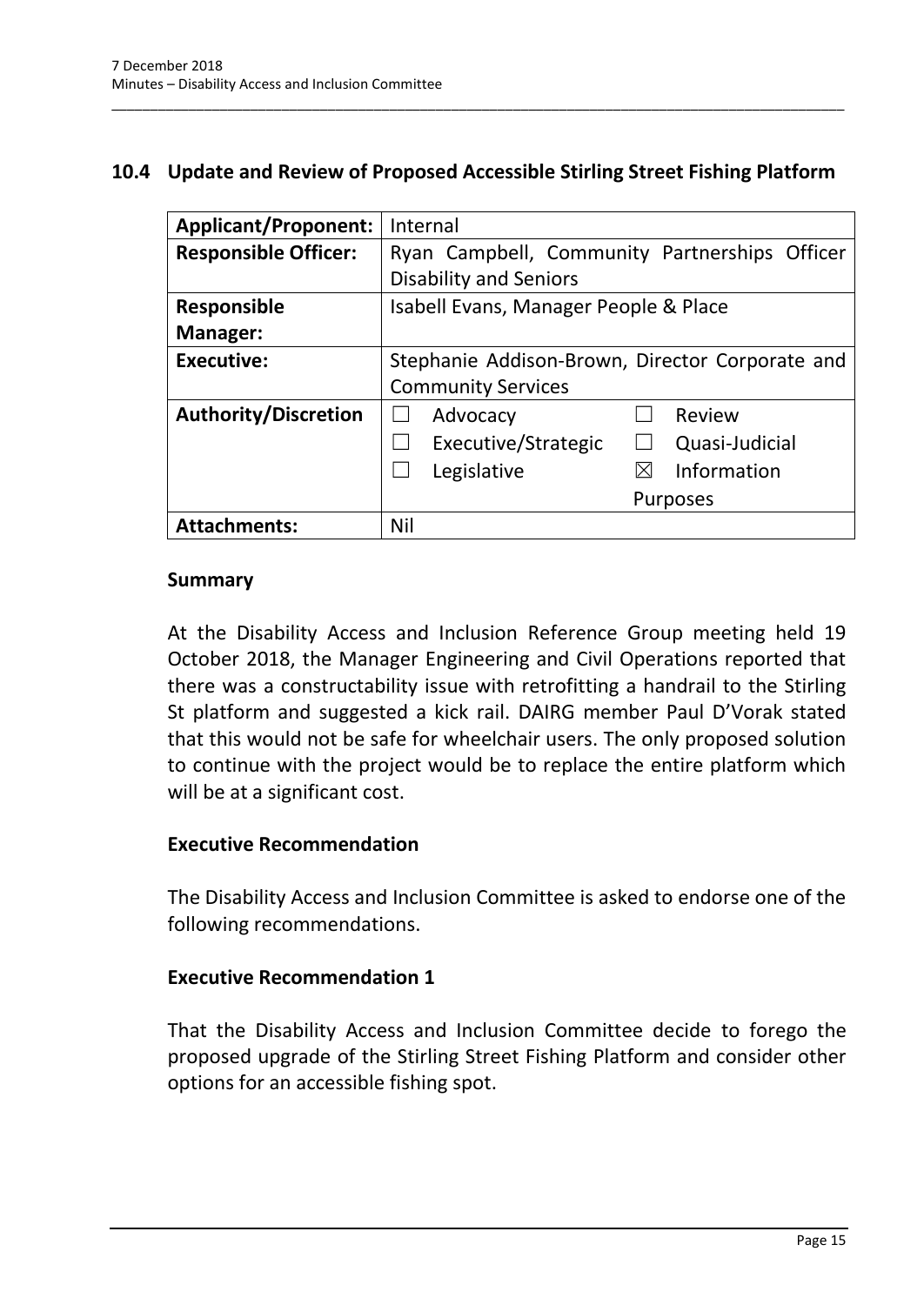### **Executive Recommendation 2**

That the Disability Access and Inclusion Committee request the CEO:

\_\_\_\_\_\_\_\_\_\_\_\_\_\_\_\_\_\_\_\_\_\_\_\_\_\_\_\_\_\_\_\_\_\_\_\_\_\_\_\_\_\_\_\_\_\_\_\_\_\_\_\_\_\_\_\_\_\_\_\_\_\_\_\_\_\_\_\_\_\_\_\_\_\_\_\_\_\_\_\_\_\_\_\_\_\_\_\_\_\_\_\_\_\_\_

- 1. To seek a quote for replacing the entire platform with one which will accommodate railing; and
- 2. Refer the matter back to the Disability Access and Inclusion Committee to assess priority against cost and explore funding options.

#### **Strategic Relevance**

| Theme 1:       | Our community and culture                                 |
|----------------|-----------------------------------------------------------|
| Goal:          | A safe, healthy and cohesive community, with a rich       |
|                | cultural life, and supportive social environment          |
| Objective 1.5: | Establish Bunbury as the Most Accessible Regional City in |
|                | Australia by 2020                                         |

#### **Background**

The City's Disability Access and Inclusion Plan outlines strategies for making its beaches and associated beach activities inclusive for people with a disability. These are outlined in: *Strategy 2.7: Increase accessibility to Bunbury beaches and waterfronts;* and *Task 2.7.3: Explore suitable locations for accessible fishing jetties and pontoons*

In June, DAIC and DAIRG member Paul D'Vorak proposed that the Stirling St boat ramp be adapted to an accessible fishing platform by installing railing around the platform, upgrading the toilet block to be a standard UAT and providing a skillion roof to the north side of the toilet block along with seating. Paul also provided support letters from College Row, Enable South West and Activ Foundation who were supportive of the proposed project and indicated it would provide an opportunity for their clients to experience recreational fishing in Bunbury.

It was noted that in addition to the proposed Stirling St project there is a current City project that has some funds allocated to it to create an accessible fishing jetty as part of the construction of the new marina on Jetty Road. The DAIC and DAIRG decided that the Stirling St project would still be beneficial as the Jetty Rd project would be for more serious fishing whereas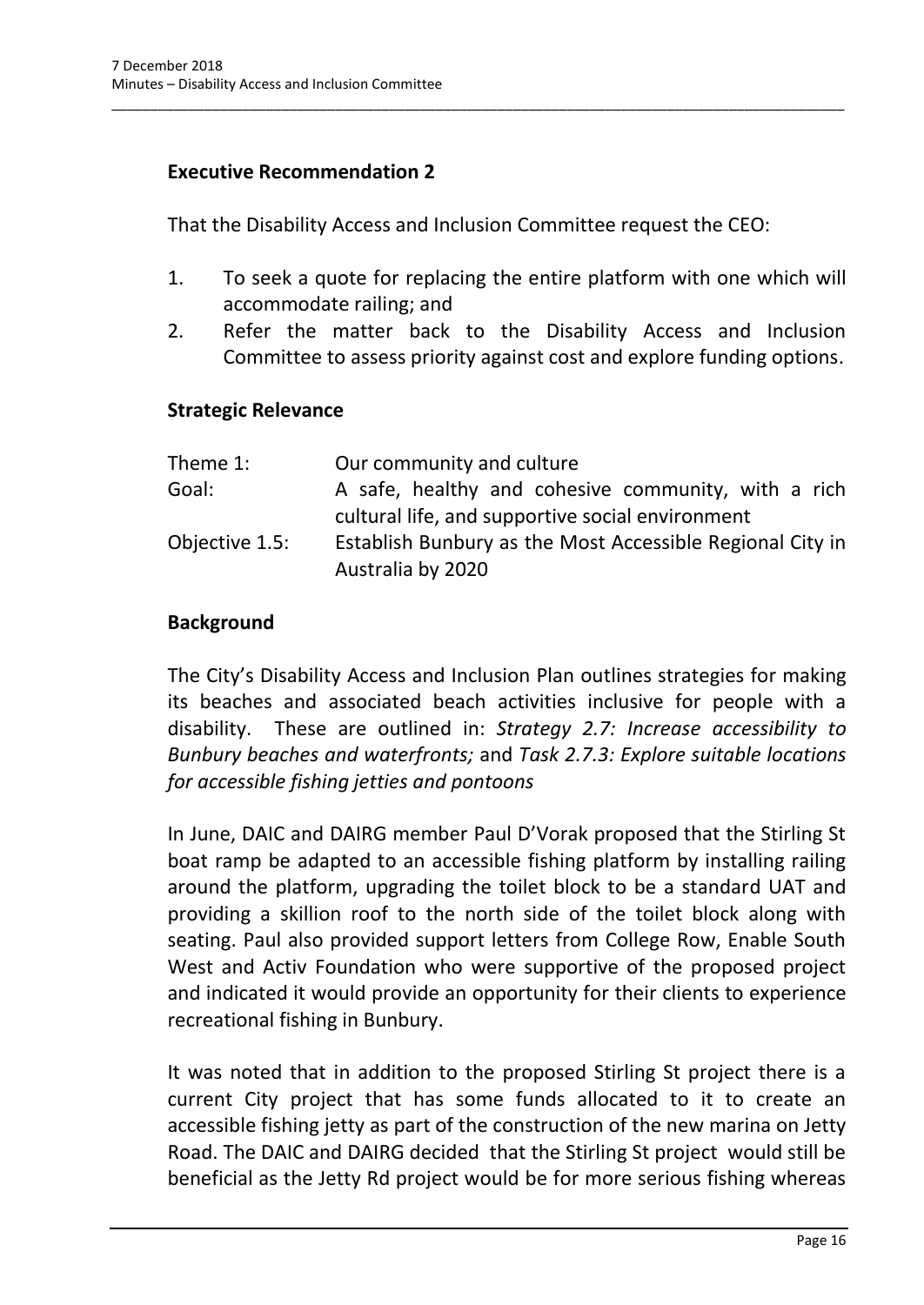Stirling St would provide a safe protected centrally located fishing spot. It was decided that in order to progress the project further the City would need a quote to then look at funding options.

\_\_\_\_\_\_\_\_\_\_\_\_\_\_\_\_\_\_\_\_\_\_\_\_\_\_\_\_\_\_\_\_\_\_\_\_\_\_\_\_\_\_\_\_\_\_\_\_\_\_\_\_\_\_\_\_\_\_\_\_\_\_\_\_\_\_\_\_\_\_\_\_\_\_\_\_\_\_\_\_\_\_\_\_\_\_\_\_\_\_\_\_\_\_\_

When visiting the site to provide a quote the Manager Engineering identified a constructability issue with retrofitting railing to the existing platform and indicated that replacing the entire platform would be at a significant cost.

### **Council Policy Compliance**

The DAIC operates under the Councils Code of Conduct.

#### **Legislative Compliance**

*Disability Services Act 1993 (amended 2004) Local Government Act 1995*

#### **Officer Comments**

Being a coastal City, it is important that local residents and visitors with a disability have the same opportunity to access the beaches and associated activities as other people. The Jetty Rd accessible fishing jetty will provide a great opportunity for people with disability to participate in fishing. However the more spots available will increase options and choices for people with disability and their family members and carers. It is therefore important to take up as many opportunities to provide accessible fishing spots in Bunbury. However with limited funds, this needs to be balanced against other priorities such as upgrading existing City buildings and facilities in Bunbury.

#### **Analysis of Financial and Budget Implications**

The City has the annual DAIP budget of approx. \$22,000 and two more instalments of the MARCIA Project funds of \$100,000 for financial year 2019/20 and 2020/21.

#### **Community Consultation**

The DAIRG and DAIC have been kept updated as the proposed project has progressed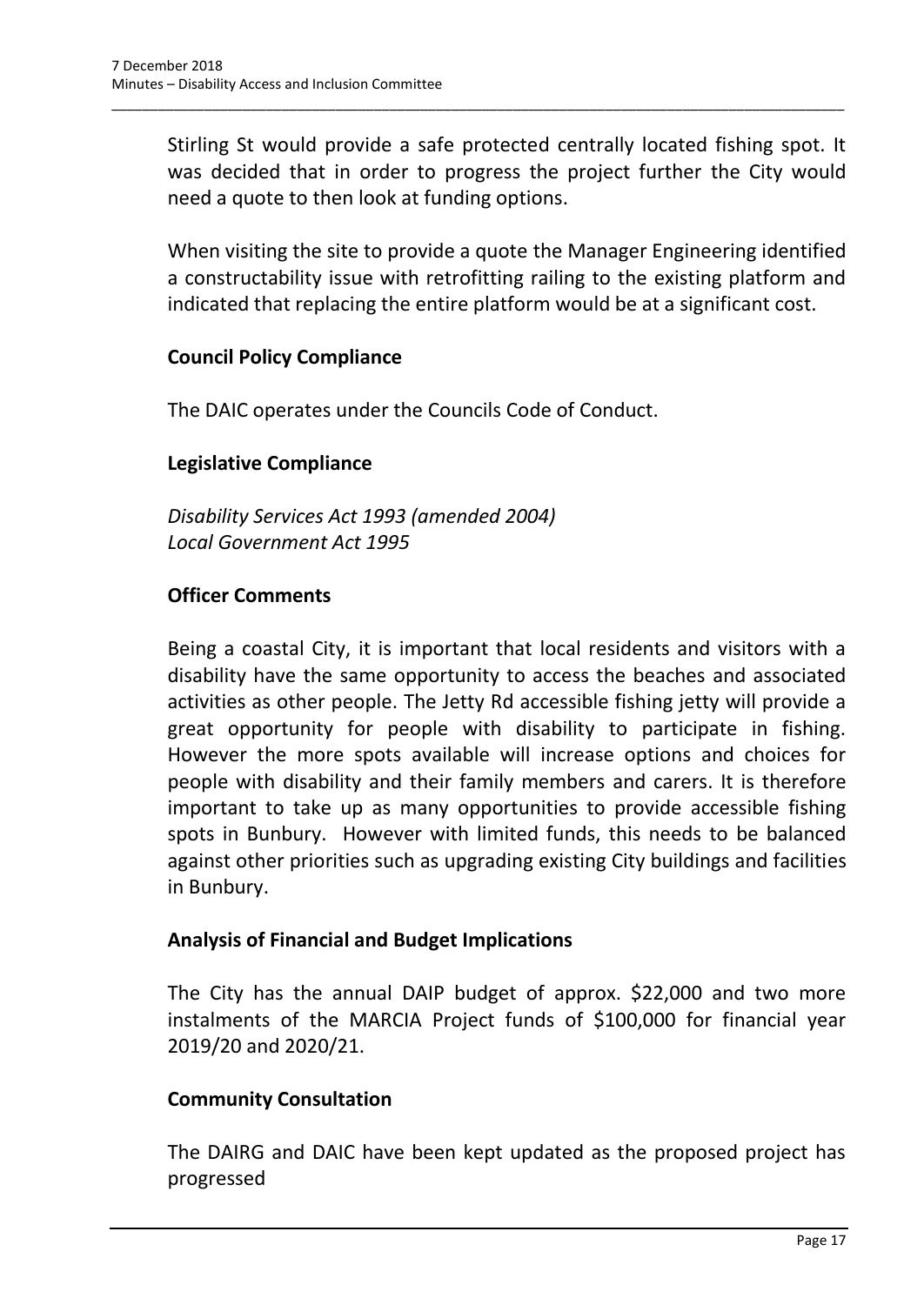## **Councillor/Officer Consultation**

The Manger City Facilities and Manger Engineering & Civil Operations have been consulted throughout the progress of the proposed project.

\_\_\_\_\_\_\_\_\_\_\_\_\_\_\_\_\_\_\_\_\_\_\_\_\_\_\_\_\_\_\_\_\_\_\_\_\_\_\_\_\_\_\_\_\_\_\_\_\_\_\_\_\_\_\_\_\_\_\_\_\_\_\_\_\_\_\_\_\_\_\_\_\_\_\_\_\_\_\_\_\_\_\_\_\_\_\_\_\_\_\_\_\_\_\_

### **Applicant Consultation**

Not applicable

#### **Outcome of the Meeting held 7 December 2018**

The Committee discussed what is already occurring with regard to the Stirling Street fishing platform and determined the following Motion:

*That the Disability Access and Inclusion Committee request the CEO:*

- *1. To seek a quote to accommodate railing on the existing jetty; and*
- *2. Refer the matter back to the Disability Access and Inclusion Committee to assess priority against cost and explore funding options.*

The Motion was moved Paul D'Vorak, seconded Cr Steck.

The Presiding Member put the motion to the vote and it was adopted to become the Committee's decision on the matter.

#### **Committee Decision**

That the Disability Access and Inclusion Committee request the CEO:

- 1. To seek a quote to accommodate railing on the existing jetty; and
- 2. Refer the matter back to the Disability Access and Inclusion Committee to assess priority against cost and explore funding options.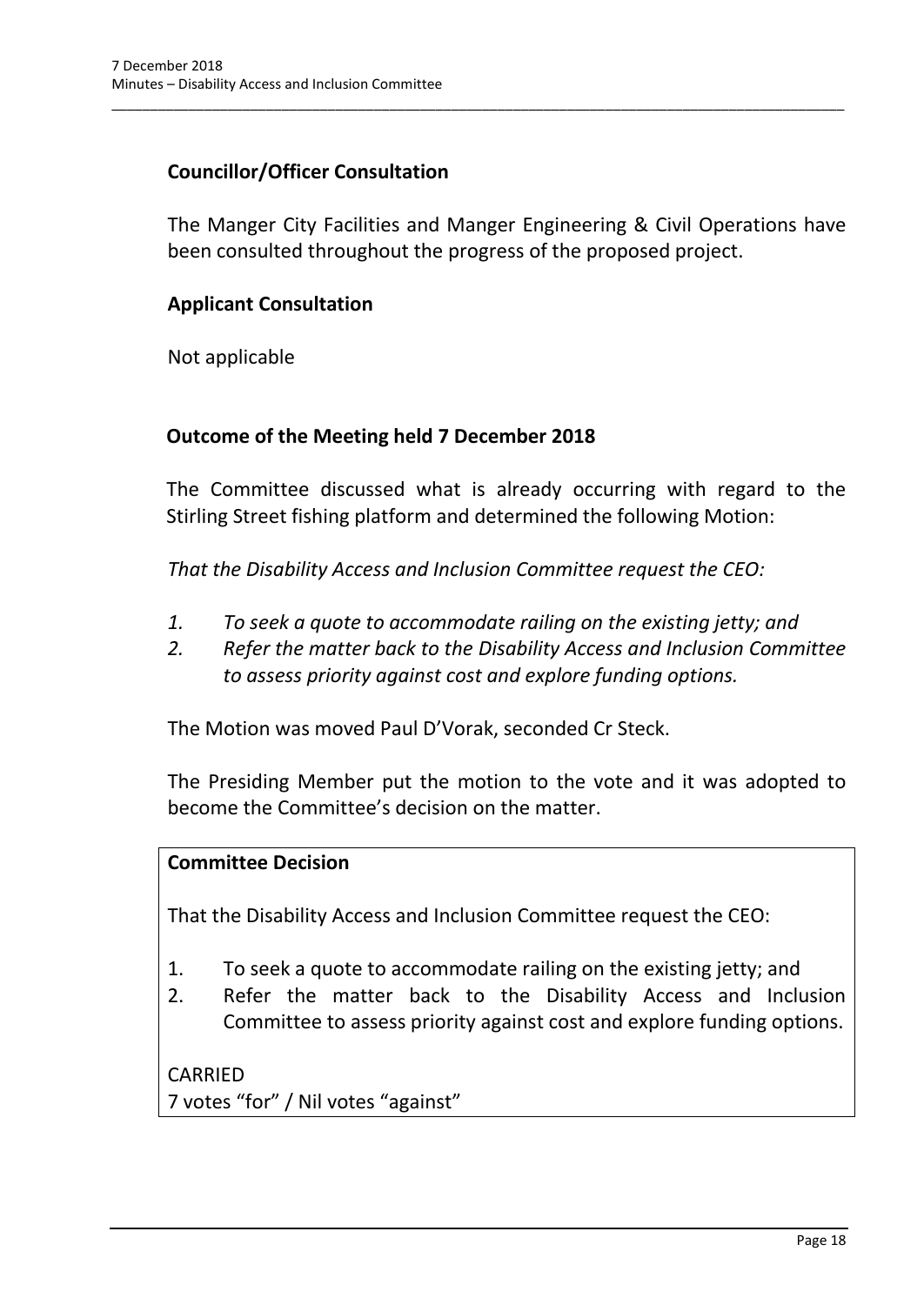# <span id="page-20-0"></span>**11. Applications for Leave of Absence**

#### <span id="page-20-1"></span>**11.1 Request for Leave of Absence – Kathryn Hewitt**

Kathryn Hewitt advised that she would not be in the country for the next meeting of the Disability Access and Inclusion Committee.

\_\_\_\_\_\_\_\_\_\_\_\_\_\_\_\_\_\_\_\_\_\_\_\_\_\_\_\_\_\_\_\_\_\_\_\_\_\_\_\_\_\_\_\_\_\_\_\_\_\_\_\_\_\_\_\_\_\_\_\_\_\_\_\_\_\_\_\_\_\_\_\_\_\_\_\_\_\_\_\_\_\_\_\_\_\_\_\_\_\_\_\_\_\_\_

A Motion was moved Cr Kelly, seconded Cr Steck.

The Presiding Member put the motion to the vote and it was adopted to become the Committee's decision on the matter.

#### **Committee Decision**

That Kathryn Hewitt be granted leave of absence from all DAIC-related business on 1 March 2019.

CARRIED 7 votes "for" / Nil votes "against"

## <span id="page-20-2"></span>**12. Questions from Members**

#### <span id="page-20-3"></span>**12.1 Response to Previous Questions from Members taken on Notice**

Nil

### <span id="page-20-4"></span>**12.2 Questions from Members**

Nil